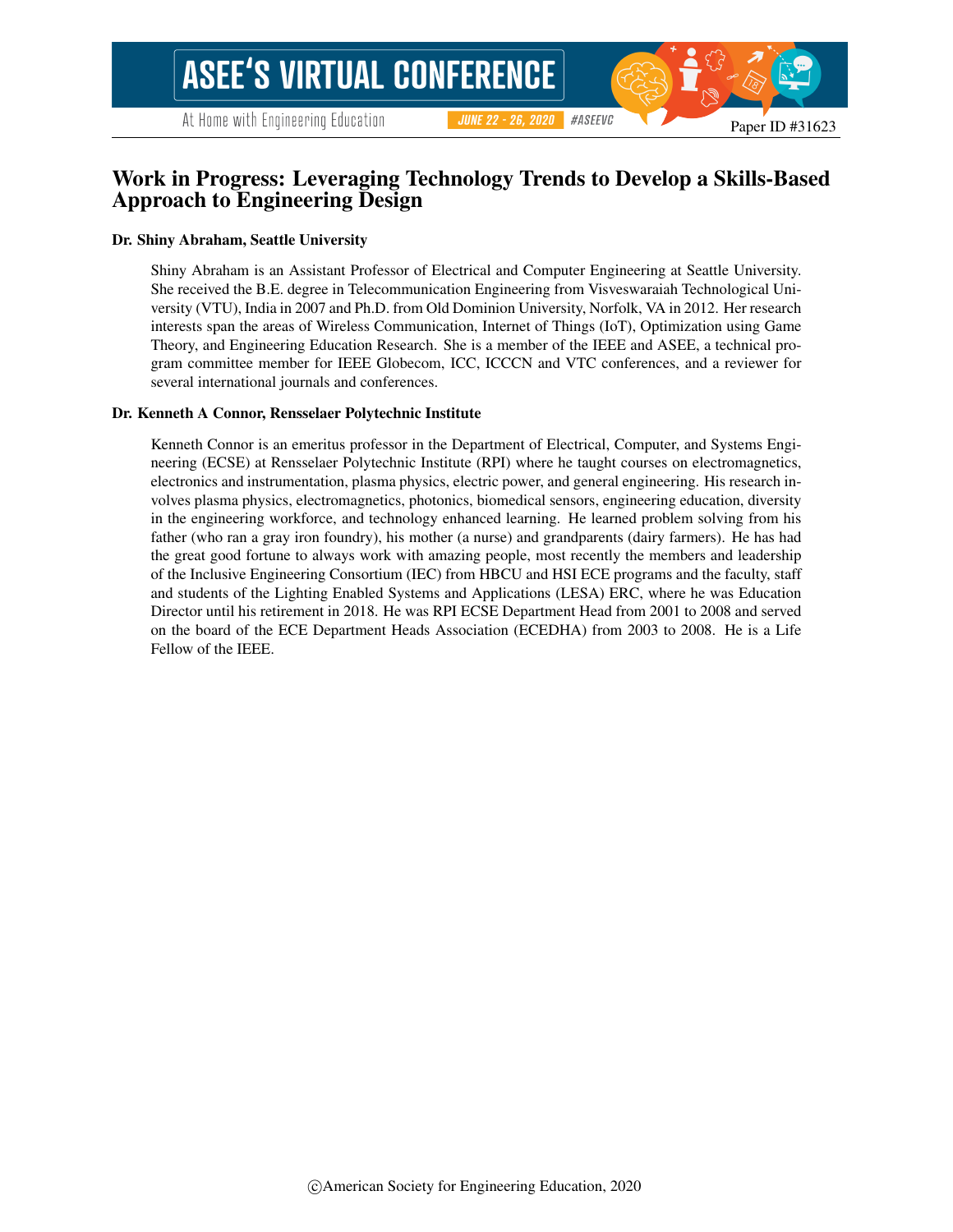# **Work in Progress: Leveraging Technology Trends to Develop a Skills-Based Approach to Engineering Design**

## **Abstract**

The past decade has seen pedagogical transformations that are changing the landscape of engineering education. The emphasis on active learning, critical thinking, and problem-solving has permeated engineering programs world-wide. However, with the rapid adoption of new technologies and applications, there is an alarming skills gap in the engineering workforce. Traditional engineering education tends to be more knowledge-based, and often task-oriented. In order to bridge the gap between theory and practice, it is crucial that students are provided the opportunity to develop, practice, and test technical skills and competencies that are transferable to the workforce.

In this work, the authors will explore the feasibility of integrating design-oriented modular experiences related to trending technologies, within the undergraduate ECE curriculum. In particular, a framework based on Simpson's Psychomotor Domain will be used to design learning experiences for skills related to Connectivity, Data Analytics, and Visualization (CAV). While the choice of CAV is geared towards preparing students for a data-driven world, the framework could be adapted to include other technology trends that are pervasive and ubiquitous. Assessment strategies will be identified to gauge the impact of these interventions on students' perception of competence. The underlying goal of this work is to combine the traditional knowledge-based curriculum with skills-based experiences to broaden students' horizons, while helping them develop transferable knowledge and skills. Skills-based learning also opens up opportunities for hands-on learning in which experimentation plays a key role – also known as Experiment Centric Pedagogy. This is based on the idea that engineering education should have plenty of activities that enable students to act like engineers.

# **Introduction**

Emerging technologies such as Artificial Intelligence (AI), Internet of Things (IoT), Augmented and Virtual Reality (AR and VR), and Autonomous Vehicles, among many others, have increased the global demand for skilled workers **[1]**. However, recent graduates often lack the preparation and experience to fill those roles. In a 2019 survey of 600 human resource leaders **[2]**, 64% believe there is a significant gap between their organization's skill needs and the current capabilities of its workforce, up from 52% in 2018. Among the top barriers to filling open positions, the pace of technology changes ranks highest at 37%, followed by lack of available talent at 30%. Surprisingly, 90% of employers stated that they would be willing to hire candidates who validate their knowledge using a certification, digital badge, or coursework instead of a college degree. Less than half of employers (46%) believe college prepares students to join the workforce, which may explain why 64% of employers belong to organizations that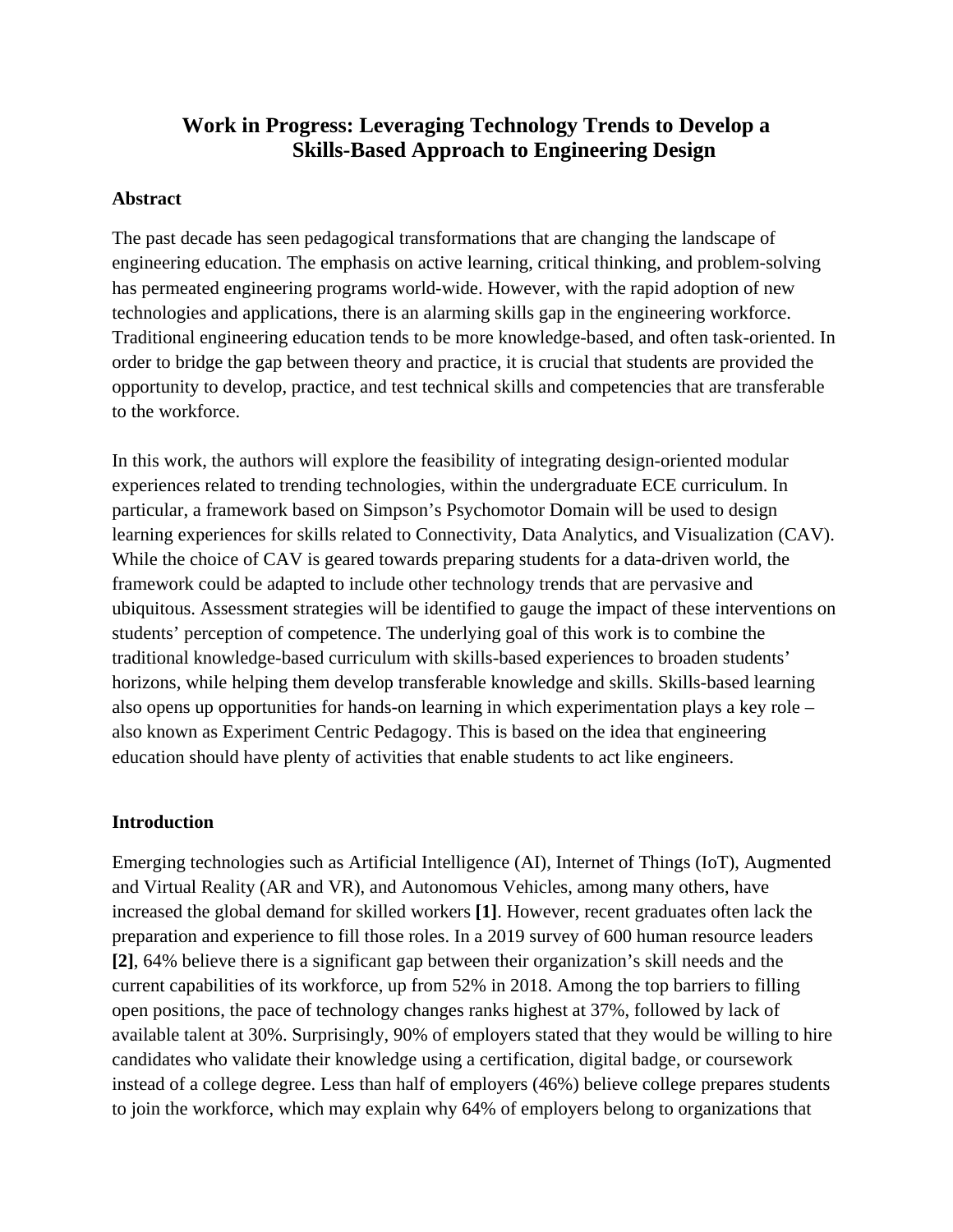have collaborated with educational institutions to make curriculum more responsive to workforce needs. The technology trends listed above are further enabled by industries such as the semiconductor **[3]** and wireless **[4]**, both of which are facing acute shortage of new talent. Hence, in addition to employer-specific training, it is imperative that engineering programs update their curricula and pedagogy to include experiential learning experiences that would better prepare graduates to meet industry expectations. Building the workforce of tomorrow is the shared responsibility of industry and higher education establishments.

As part of the National Science Foundation (NSF) and the American Society for Engineering Education (ASEE)'s joint initiative called Transforming Undergraduate Education in Engineering (TUEE), a framework for developing Knowledge, Skills, and Abilities/Attitudes (KSAs) was proposed. In Phase I of the project **[5]**, industry participants shared that they found current training of graduates to be inadequate to meet present industry needs and out of sync with future requirements. They identified core competencies and an array of skills and professional qualities needed in a "*T-shaped engineering graduate—one who brings broad knowledge across domains, deep expertise within a single domain, and the ability to collaborate with others in a diverse workforce*." Among the 36 KSAs that were identified, 9 correspond to knowledge, 14 to skills, and 13 to abilities. Besides non-technical and interpersonal skills such as communication, mentoring, project management, leadership, effective prioritization, and ability to create a vision, eight technical skills that are key to engineering design were identified:

KSA 3: Ability to identify, formulate, and solve engineering problems (skill)

KSA 10: Critical thinking (skill)

KSA 16: Ability to use new technology and modern engineering tools necessary for engineering practice (skill)

KSA 19: Applied knowledge of engineering core sciences and implementation skills to apply them in the real world (skill)

KSA 20: Data interpretation and visualization (skill)

KSA 24: Systems thinking (skill)

KSA 26: Application-based research and evaluation skills (skill)

KSA 31: Ability to deal with ambiguity and complexity (skill)

While most of the skills listed above are satisfied, either directly or indirectly, through ABET criteria, some are emphasized more than others. Bloom's taxonomy of educational objectives (1956) is widely used in curriculum design to plan learning experiences and prepare evaluation tools **[6]**. The original taxonomy was organized into three domains: Cognitive, Affective, and Psychomotor, although only the cognitive domain was developed initially, followed by work on the affective domain by **[7]**. The cognitive domain includes objectives which deal with the recall or recognition of knowledge and the development of intellectual abilities and skills. The affective domain includes objectives which describe changes in interest, attitudes, and values, and the development of appreciations and adequate adjustment. The psychomotor (or motor-skills)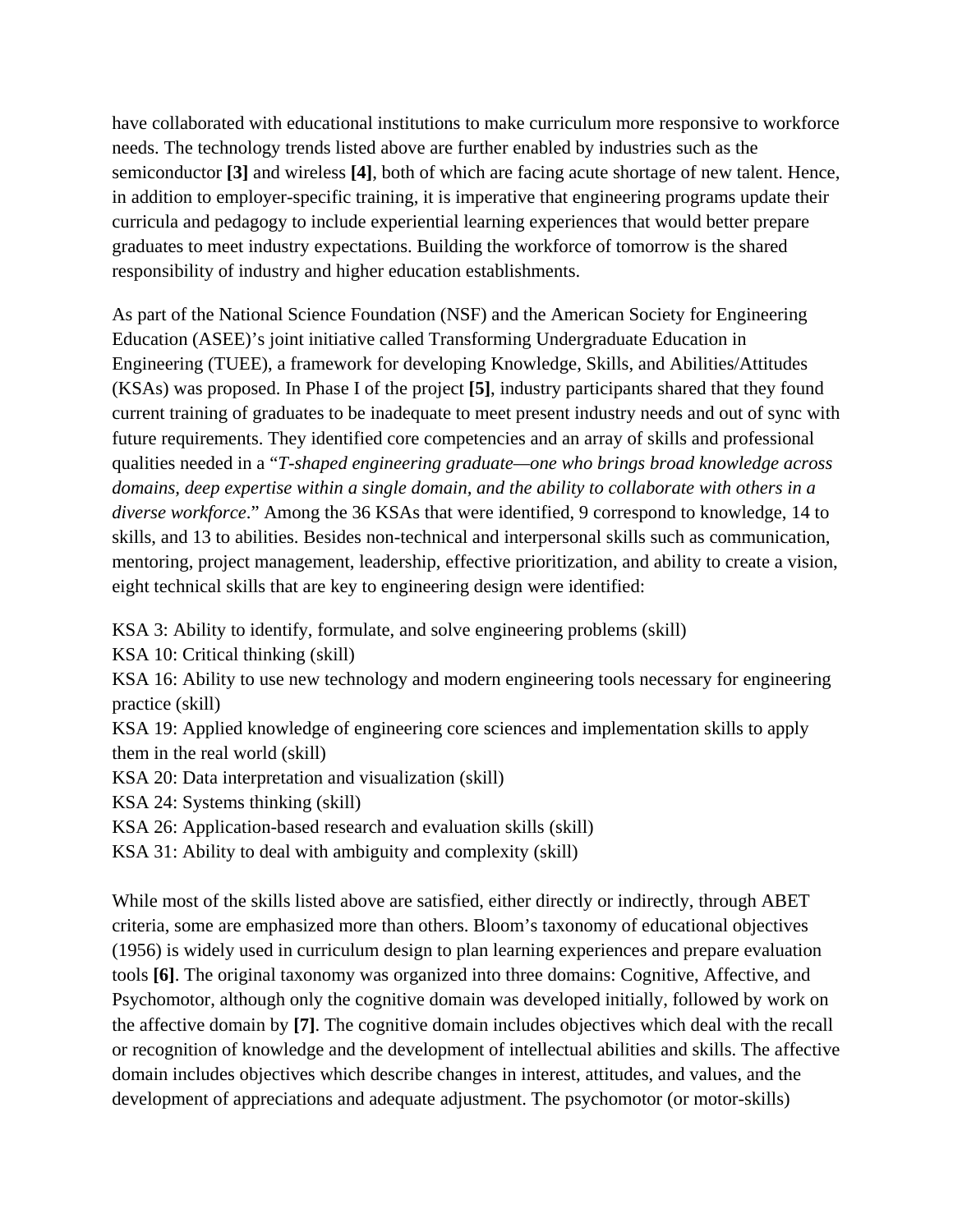domain includes objectives which involve physical movement, coordination, and use of motorskills. Bloom et.al recognized the existence of the psychomotor domain but indicated that no procedures existed for ordering or classifying them due to the lack of related work in schools and colleges at that time. In fact, the revised Bloom's taxonomy (2001) that was designed to incorporate new knowledge and thought into the framework, focused on the cognitive domain **[8]**. Not surprisingly, exercises and assessments that develop and test cognitive skills are directly integrated in program curricula, while skills related to psychomotor and affective domains are often overlooked. Although the intention behind the separation of domains was to facilitate a better understanding of the learning process, an unfortunate consequence was that most of the work in curriculum development has taken place exclusively in the cognitive domain, except for some compelling research support for the inseparability of the domains, especially between cognitive and affective components **[9]**. The body of knowledge related to neuroscience, cognitive science, the social and behavioral sciences, and psychology shows that emotion and cognition interact to facilitate focused attention and decision making **[10] [11] [12]** and that cognitive knowledge directs the execution of our movements or performances (motor-skills), and vice versa **[12]**. However, the psychomotor domain is comparatively underexplored and underapplied in ECE.

The proposed work builds on the first author's experience with a pilot curriculum enhancement project that focused on incorporating IoT-based hardware and software platforms in relevant core and elective ECE courses at Seattle University **[13] [14]**. A unique attribute of this project was that the integration of chosen skills was not limited to a stand-alone course on IoT; rather, it was a holistic approach wherein IoT-based skills and related technologies are spread throughout the undergraduate program. While the pilot project focused on the design and implementation of smart+connected devices for IoT applications, the work proposed in this paper will explore a convergence of three aspects of IoT, i.e., CAV, and its seamless integration in the undergraduate ECE curriculum through structured activities focusing on psychomotor skills. In order to understand, explain, and extend this knowledge beyond the confines of a specific institution, or an academic discipline, it has to be grounded in core concepts and key theoretical principles. Hence, this work proposes a conceptual model based on a psychomotor domain framework to frame three guiding research questions.

### **Research Questions**

Drawing on the abundance of existing knowledge in the cognitive domain and its inseparability from the affective and psychomotor domains, the proposed work will focus on expanding the knowledge base on the impact of psychomotor skills on engineering education. Our overarching hypothesis is that engineering educators can create better engineers if the affective and psychomotor domains are given as much importance as the cognitive domain. Through a holistic integration of design-oriented, psychomotor skills-based, modular learning experiences related to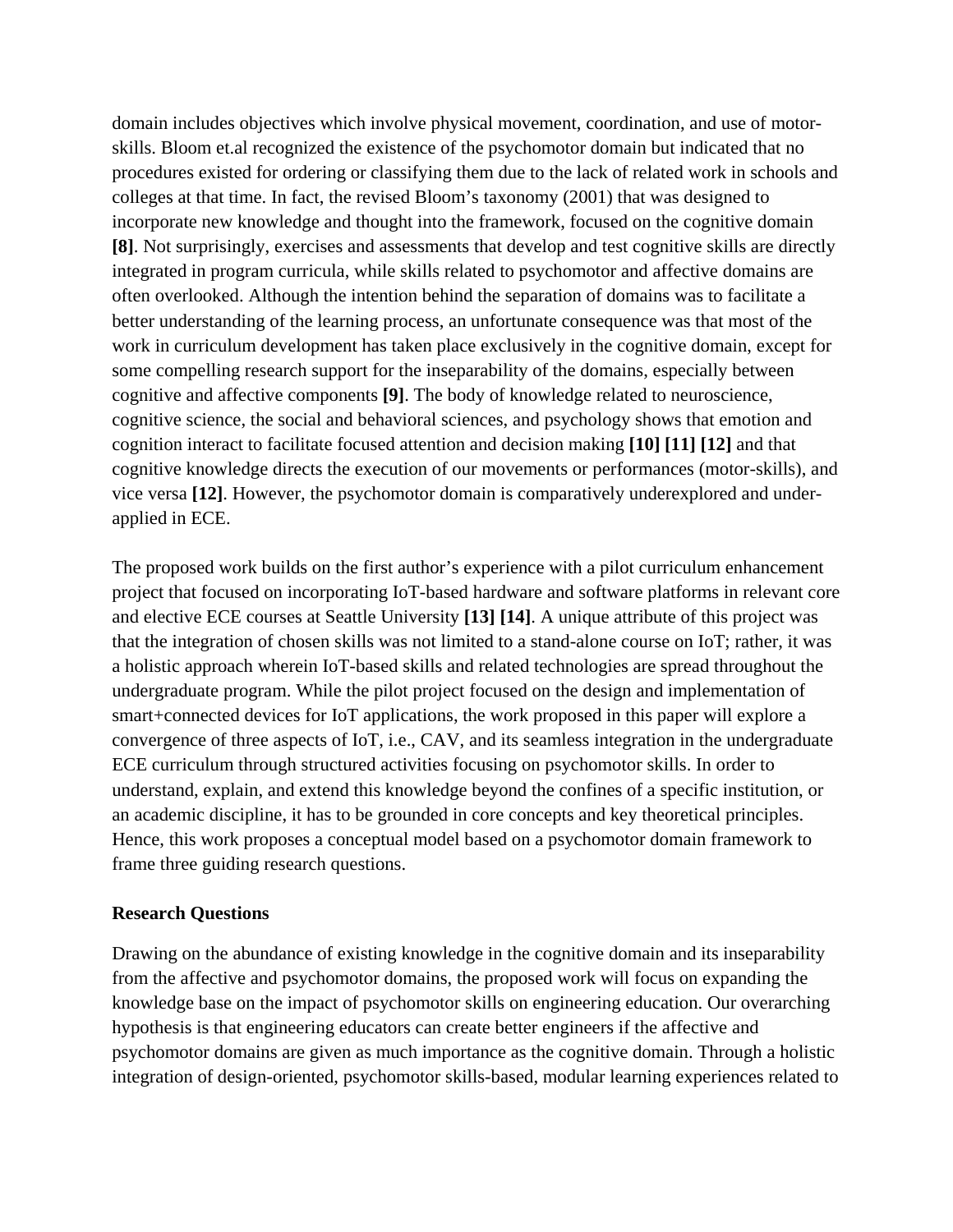trending technologies within the undergraduate ECE curriculum, we seek answers to the following research questions.

1 – What impact do these interventions have on student learning and their ability to communicate and demonstrate learned skills?

2 – Does an early introduction to these interventions lead students to persist through gateway or "barrier" courses?

3 – What impact do these interventions have on students' perceptions of competence and increased engagement of underrepresented students in ECE programs?

# **Theoretical Background**

Based on the original taxonomy of educational objectives, frameworks for the psychomotor domain were developed by Simpson **[15]**, Dave **[16]**, and Harrow **[17]** to address the need for a classification system in fields that require a high degree of manual dexterity and sensory skills. As illustrated in Figure 1, Simpson's framework includes seven stages of learning -- *perception, set, guided response, mechanism, complex overt response, adaptation, and origination.* This hierarchical learning model begins with the initial, but complex, process of selecting, organizing, and interpreting sensory stimulation. It gradually progresses to the learner's ability to carry out a specific sequence of guided activities and ends with the learner's ability to improvise appropriate sets of complex behavior. Dave's (1970) framework includes five stages of learning; imitation (ability to replicate the actions of others following observations), manipulation (ability to replicate actions from memory or instructions), precision (ability to perform actions with expertise and without interventions), articulation (ability to adapt existing psychomotor skills to meet requirements), and naturalization (ability to perform actions in an automatic, intuitive or unconscious way). This framework has been considered the simplest of the three, and the easiest to apply. Harrow's (1972) framework is typically associated with development of physical fitness, dexterity, agility, and body control. It includes six degrees of coordination namely reflex movement, fundamental movements, perceptual abilities, physical abilities, skilled movements, and non-discursive communication.

A review of existing literature in the psychomotor domain shows that teaching models have been developed to promote critical thinking in the psychomotor setting **[18]**. Contemporary motorskill learning theory **[19]** clearly supports the interaction of cognitive and neuromuscular processes as being necessary for the efficient execution of motor programs, which in turn utilizes cognitive functions such as comparing, evaluating, memory, and imagery. The fundamental objectives of engineering instructional laboratories include psychomotor (demonstrate competence in selection, modification, and operation of appropriate engineering tools and resources) and sensory awareness (use the human senses to gather information and to make sound engineering judgements in formulating conclusions about real-world problems) **[20]**. A case study details the process of using a structured computer-aided instructions methodology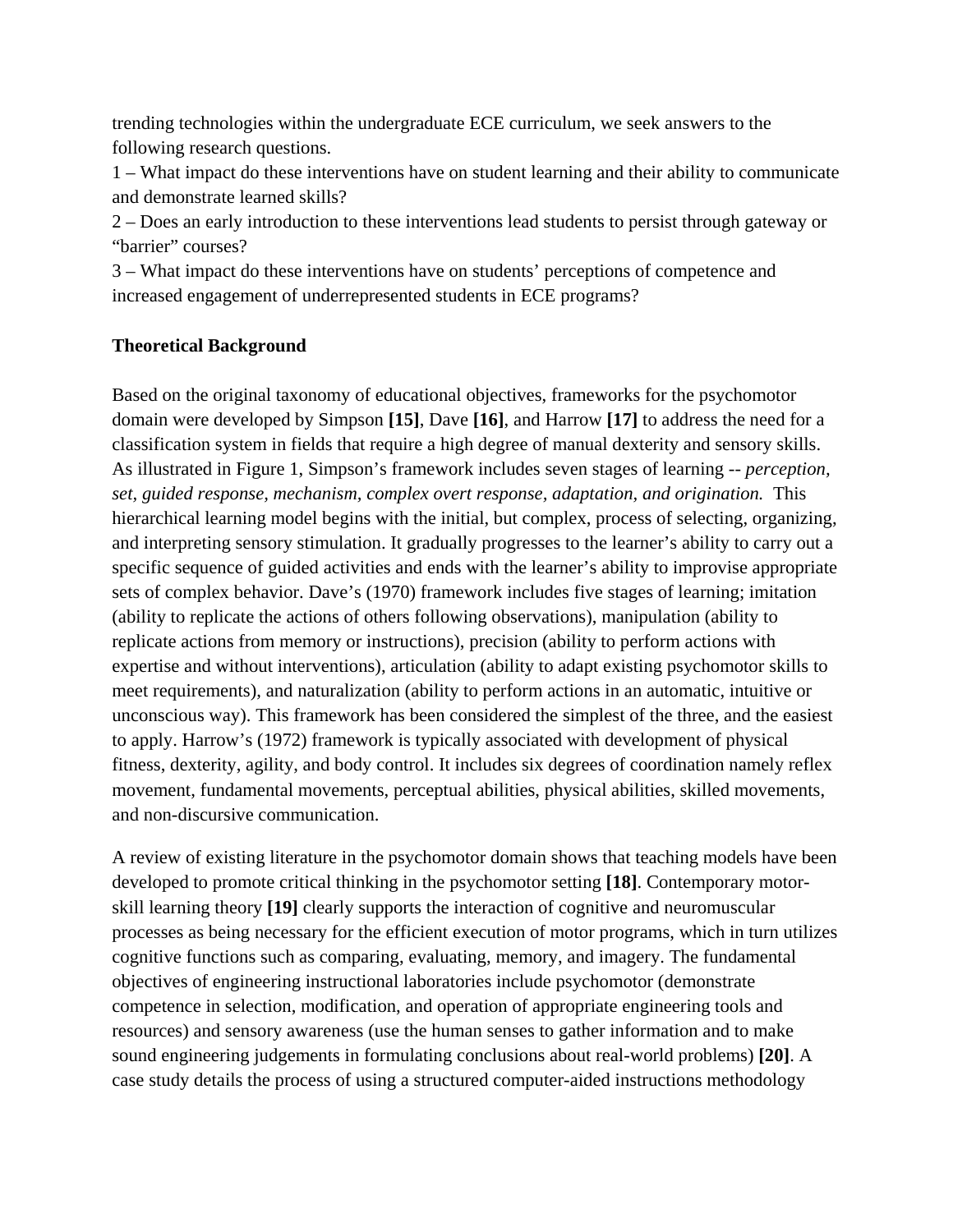

Figure 1. Adapted and simplified representation of Simpson's Psychomotor Domain **[15]**

to improve psychomotor skills in teaching and learning of turbo-machines, specifically to develop characteristic operating curves for a typical centrifugal pump **[21]**. Using Dave's framework in conjunction with annotated video recordings, students were asked to memorize and imitate the steps required in the experimentation, followed by manipulating valve settings to understand the relationship between the change in flow rate and the head developed, as well as the efficiency of the pump. Students were then asked to precisely change various parameters to analyze the range of operating conditions to obtain the optimal efficiency point at a given pump speed. Finally, learned skills were reinforced by repeating the above procedures at different speeds. It was observed that the new teaching-learning strategy resulted in considerable improvement in students' performance within one year. The feasibility of immersive technologies such as AR and VR, and body sensory technologies such as Microsoft Kinect **[12]** in developing a sense of presence, or the extent and likelihood that a learner feels connected to the learning intervention is being explored.

# **Research Design - Adaptation to the CAV(Connect-Analyze-Visualize)**

IoT technology is often associated with smart+connected devices that transform the way we live and work. While connectivity is undoubtedly the core of IoT, this technology has evolved from just a collection of sensors communicating over the internet to a massive ecosystem that interconnects people, environments, businesses, infrastructures, and more. The ability to visualize data from hundreds of sensors simultaneously, while enhancing the viewer's current perception of reality is the essence of AR technology. Looking to the future, the estimated 50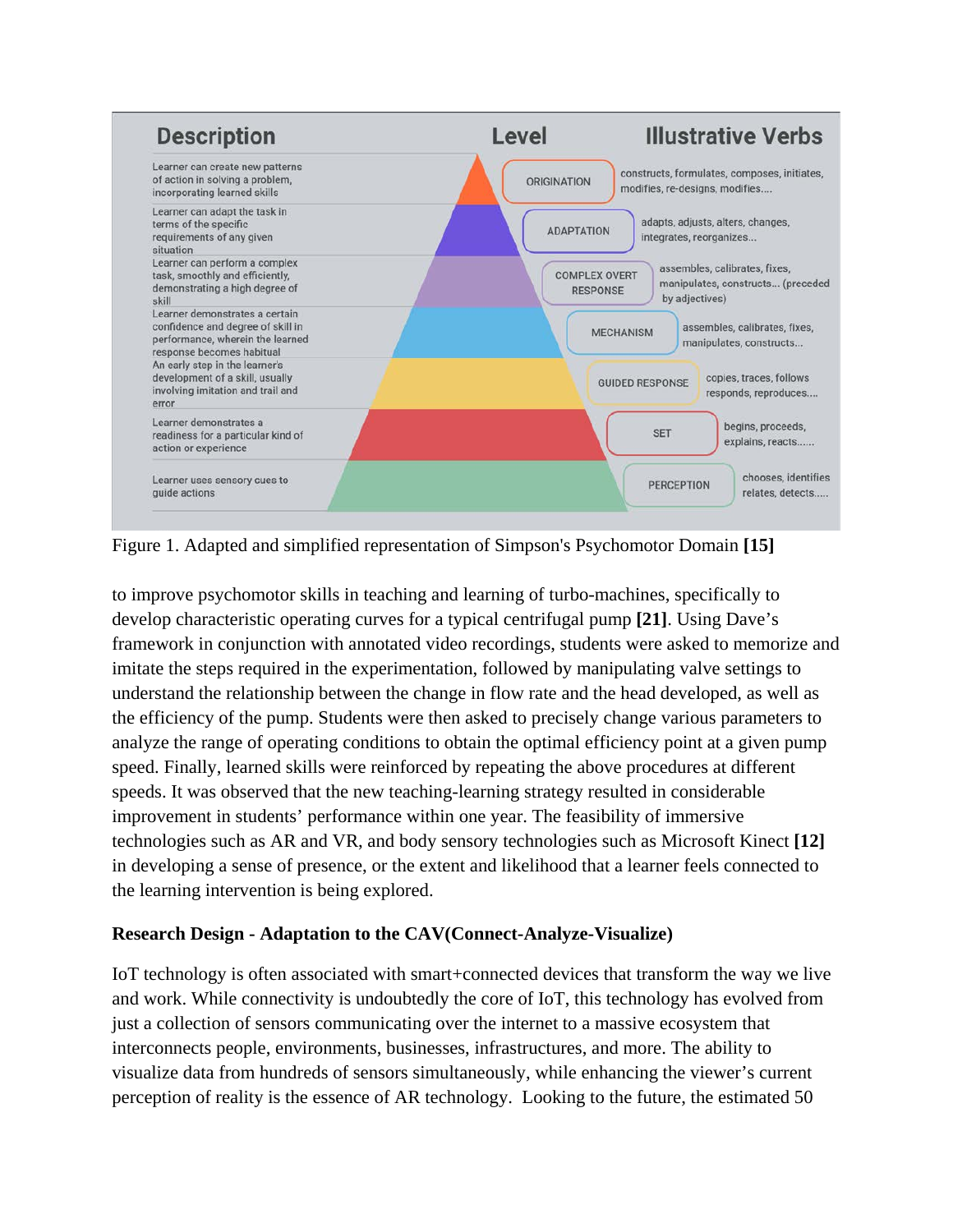billion IoT devices will generate massive amounts of data that need to be harnessed and analyzed for decision-making purposes. Sophisticated machine learning algorithms can analyze billions of data points to develop predictive models, and identify patterns of interest, be it opportunities for growth, or undesirable threats. Connectivity, Data Analytics, and Visualization, can be thought of as the Holy Trinity of IoT, its brawn, brains, and beauty, respectively. Although this work explores a convergence of CAV and its seamless integration in the undergraduate ECE curriculum, educators could design learning experiences based on emerging technologies from any given area of interest.

An example of a quarter/semester-long project for junior or senior undergraduate ECE students in an Embedded Systems or IoT course would be a voice-controlled smart light. Although the idea of creating a prototype of a popular commercial device may seem intimidating, scaffolding strategies can be used to design exercises that allow students to gradually build on skills. The level of complexity increases as they progress up the learning pyramid, as shown in Table 1. The hardware toolkit would include a Raspberry Pi, Matrix Creator (microphone array), NodeMCU IoT development board based on ESP8266, MOSFET, 12V LED lamp, electrical outlet, camera, and a wide range of resistors, LEDs, and circuit building tools. The software suite would include access to Amazon Web Services (Alexa Skills Kit, Amazon Voice Services (AVS), Lambda), ngrok tunnel, and OpenCV. In a guided version of the activity, the instructor would introduce the available tools, describe their capabilities, and demonstrate a simple exercise of turning an LED on and off using a basic program. In an unguided version of the activity, students would take initiative in assessing the available resources, creating a design for the experimental setup, and implementing the design. By the end of this exercise, students would have a working knowledge of some powerful tools that are highly valued in the technology industry.

| <b>Level of Expertise</b> | <b>Description of Level</b>                                                          | <b>Example of Measurable Student</b><br><b>Outcome</b>                                                                                  |
|---------------------------|--------------------------------------------------------------------------------------|-----------------------------------------------------------------------------------------------------------------------------------------|
| <b>Perception</b>         | Learner uses sensory cues to guide<br>actions                                        | Based on the available hardware<br>and software resources, determine<br>what you would need to design a<br>voice-controlled smart light |
| <b>Set</b>                | Learner demonstrates a readiness<br>for a particular kind of action or<br>experience | Design a flowchart to illustrate your<br>design process. List the software<br>packages you will need to<br>implement this design        |

| Table 1: Adaptation of Simpson's Psychomotor Domain learning objectives to the CAV model |  |
|------------------------------------------------------------------------------------------|--|
| [15]                                                                                     |  |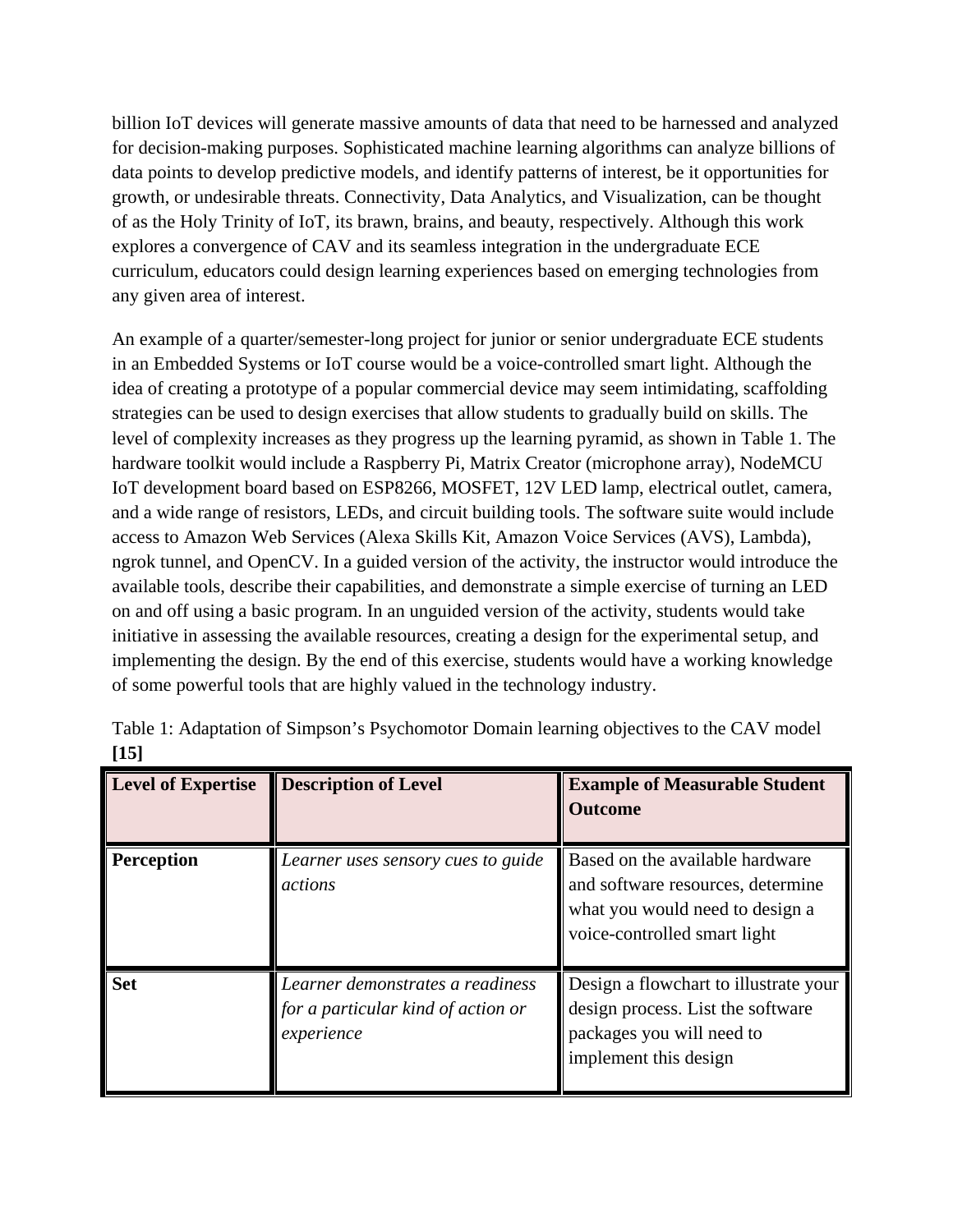| <b>Guided Response</b>                  | An early step in the learner's<br>development of a skill, usually<br>involving imitation and trial and<br>error                      | Build a simple circuit that can turn<br>an LED on and off using an<br>Arduino code                                                                                                                                                     |
|-----------------------------------------|--------------------------------------------------------------------------------------------------------------------------------------|----------------------------------------------------------------------------------------------------------------------------------------------------------------------------------------------------------------------------------------|
| <b>Mechanism</b>                        | Learner demonstrates a certain<br>confidence and degree of skill in<br>performance, wherein the learned<br>response becomes habitual | Now use a photoresistor to control<br>the brightness of the LED based on<br>ambient light in the room. Upload<br>this data                                                                                                             |
| <b>Complex Overt</b><br><b>Response</b> | Learner can perform a complex<br>task, smoothly and efficiently,<br>demonstrating a high degree of skill                             | Test your design with a 12V LED<br>lamp instead. Does it work? If your<br>answer is no, how would you<br>redesign the circuit to make it<br>work?                                                                                      |
| <b>Adaptation</b>                       | Learner can adapt the task in terms<br>of the specific requirements of any<br>given situation                                        | Using the Raspberry Pi, Matrix<br>Creator and Alexa Skills Kit,<br>control the light using voice<br>commands. How would you create<br>a secure URL to the localhost?                                                                   |
| Origination                             | Learner can create new patterns of<br>action in solving a problem,<br>incorporating learned skills                                   | Replace voice commands with<br>facial, gesture, or object detection<br>to control the Smart Light. Upload<br>energy consumption data to the<br>cloud and use visualization tools to<br>present data in an interactive visual<br>format |

Beginner-level activities that leverage built-in data acquisition systems, for example, sensors on a smart phone or on a Bluetooth Low Energy (BLE) sensor tag are well-suited for preengineering FTIC students who may lack the prerequisite knowledge necessary to comprehend and execute a hardware or software task. With proper scaffolding strategies, ECE students in their mid-freshman and sophomore years may be well-equipped to perform intermediate-level tasks that involve microcomputers or IoT development boards and peripheral sensors, an example of which is the Raspberry Pi-based Temperature and Humidity sensor. These activities coupled with simple data analysis and visualization exercises complete the IoT cycle. As an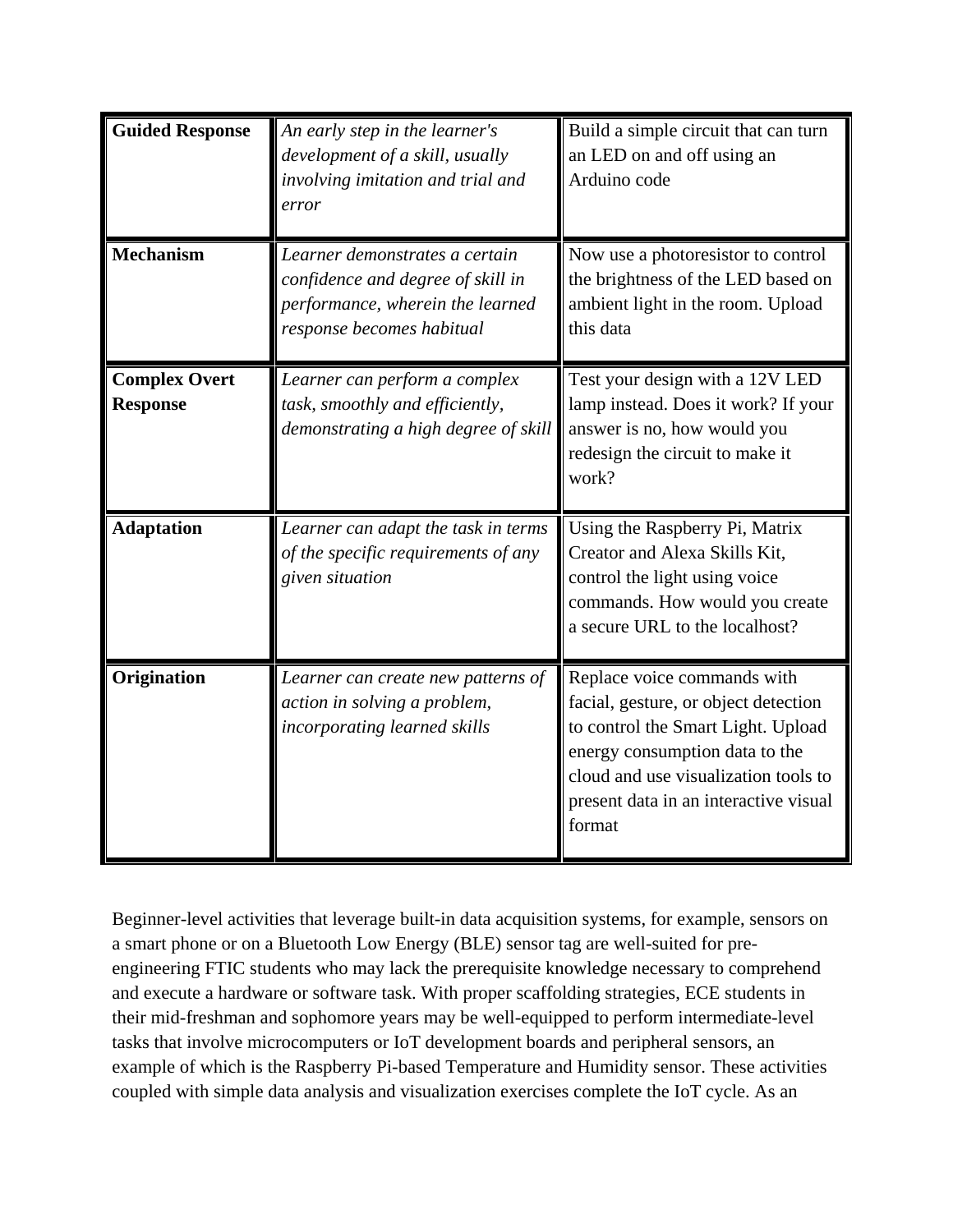example, analysis of the vibration intensity data recorded from a smartphone mounted on a bike could provide insight into terrain conditions. A web application platform could then be configured to display real-time vibration intensity on a gauge, terrain elevation on a 3D graph, traversed route on a Google maps widget, and threshold notifications via email, SMS, or other cloud communication services. Similarly, temperature and relative humidity data could be analyzed to examine the relationship between mean and standard deviation of daily measurements, or to calculate dew point measurements. Temporal data could be represented using line charts or bar graphs, and location of sensors could be displayed on a Google maps widget. AR enhancements on web application platforms could provide an exciting and interactive interface to view sensor data.

The overarching goal of the proposed idea is to combine the traditional knowledge-based curriculum with skills-based psychomotor experiences. While developing transferable knowledge and experiential skills, students are also engaging in courses in a way that enhances their learning, consequently being better prepared to meet ABET and industry expectations. The research goal of this work is to investigate the impact of these interventions on students' learning, persistence, and perceptions of their competence, especially for women and underrepresented minority students. As part of ongoing work, the authors will use the CAVadapted framework for the psychomotor domain, to answer the three research questions.

### **Mixed Methods Skills Assessment**

Quantitative methods within engineering education often use one of the following three approaches: 1) descriptive statistics that report the situation without addressing any relationships between variables or groups. For example, using a longitudinal design to examine students' growth in cognitive abilities and retention, in response to certain interventions; 2) using preexisting theory to guide the formation of hypotheses about relationships that might exist between groups or variables. For example, a study investigating a hypothesis that spatial reasoning and visualization contribute to success in engineering by comparing pre- and post-test scores of students; 3) using statistical analyses to examine how different groups perform in relation to a given theory. For example, using constructivist learning theory to examine the impact of instructional software on the conceptual and problem-solving knowledge of engineering students [22]. While quantitative methods are considered reliable because they are deeply rooted in statistical analysis, providing numerical data, they provide less elaborate accounts of human perceptions or motivations. Research studies indicate that solely focusing on statistical analysis can bury the voices of underrepresented groups [23] [24] [25]. As stated by Foor et.al. [25]: "Using surveys with large sample sizes, null hypotheses, and the expectation of statistical significance cannot meaningfully describe marginalized individual's experiences".

On the other hand, qualitative methods are characterized by the collection and analysis of textual data, and by its emphasis on the 'human factor', and context within which the study occurs [26]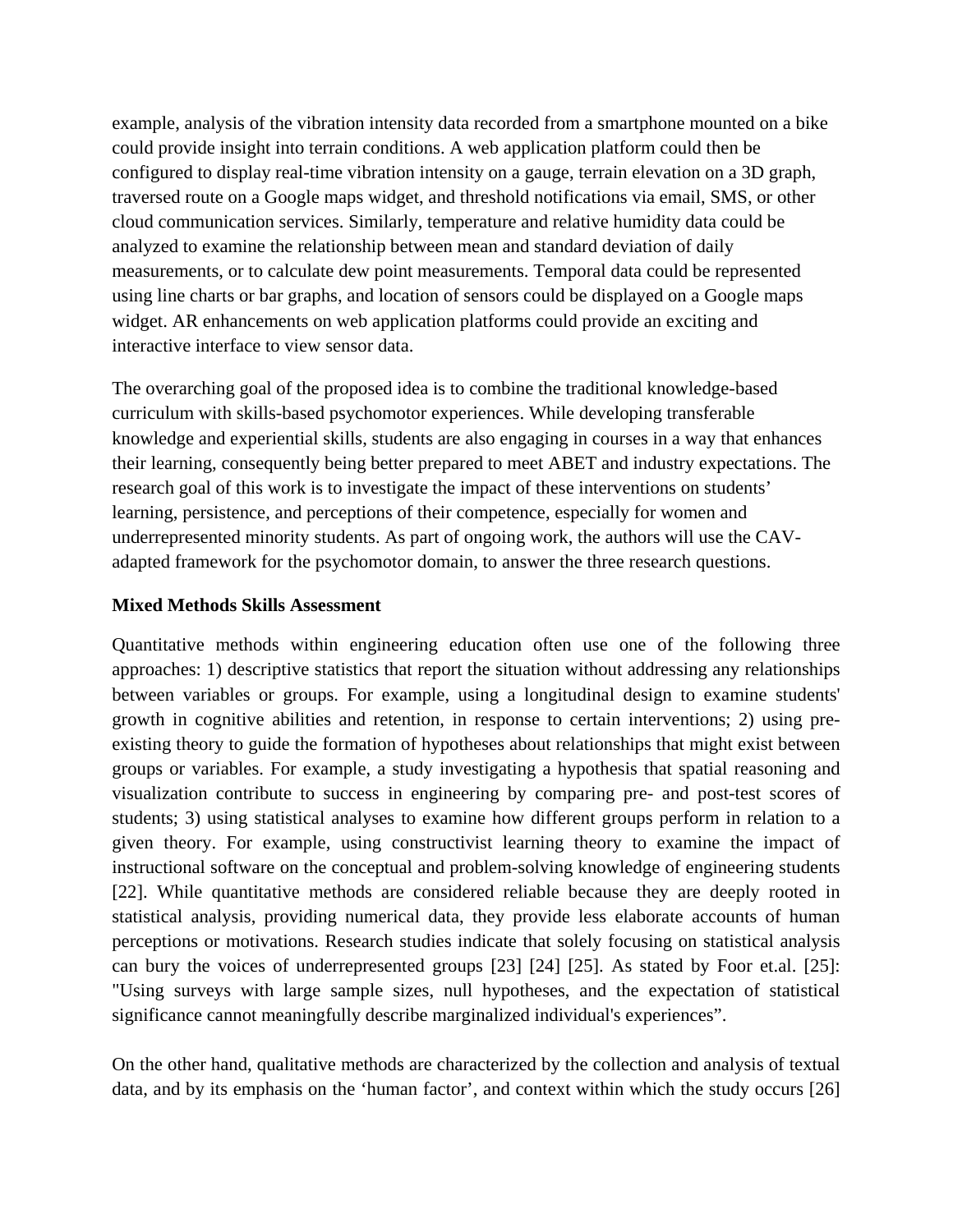[27]. Commonly used data collection strategies for qualitative studies include 1) observations of performances and behaviors of individuals or groups; 2) structured or unstructured interviews or focus groups; and 3) documents written or read by participants in a study [26]. While qualitative methods provide a holistic and contextual perspective of the study, they are often based on small sample sizes.

There has been growing interest in the adoption of mixed methods research to harness the strengths and counterbalance the weaknesses of quantitative and qualitative methods. The sequence in which these methods are employed is often motivated by the research questions. For example, when there is a need to explore a research setting before attempting to find answers, qualitative studies would precede quantitative studies. On the other hand, when statistical analyses display patterns or trends that warrant a closer look, qualitative investigations can follow a quantitative study. Alternately, qualitative methods can be embedded in a large quantitative study, or quantitative data can support a primarily qualitative study **[28]**.

The authors hope to refine a mixed methods approach for assessment of qualitative and quantitative measures of outcomes related to the implemented interventions, to provide broader and in-depth perspectives of the problem being addressed. Individual assessment and development will be performed using a conscious-competence model that classifies learning into four stages: unconscious incompetence, conscious incompetence, conscious competence, and unconscious competence [29]. Learners progress through these four stages as they develop the skill sets required to move up the pyramid in Figure 1. Responses to self-assessment questions that gauge learners' confidence in their solutions or designs will be mapped to the four stages. The underlying goal of this method would be for learners to progress along the learning continuum from "unconsciously incompetent" to "consciously competent" or higher.

### **Conclusion**

The exponential growth and adoption of certain emerging technologies has resulted in a shortage of talent in the engineering workforce. As educators, we are tasked with innovating the curriculum in a way that bridges the gap between theory and practice, thus adequately preparing engineers for the nation's expanding industrial workplace. This work-in-progress paper proposes a skills-based approach to designing experiential activities, based on the psychomotor domain of learning. Emphasis is on learning through a sequence of levels from observation to origination. Future work will include the implementation and assessment of these interventions in the undergraduate ECE curriculum.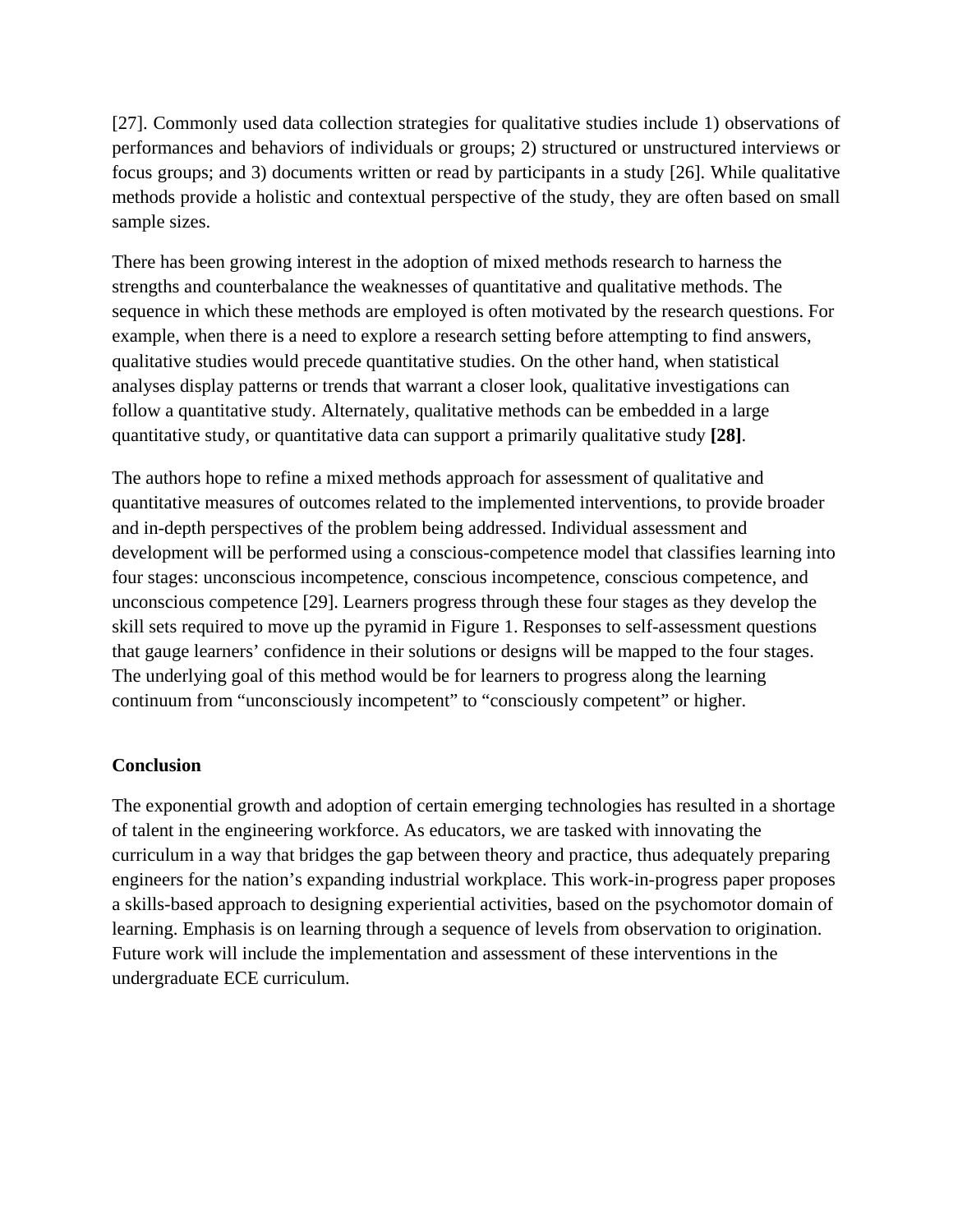#### **References**

- [1] "The Future of Work: Highlights," OECD Employment Outlook 2019, [Online]. Available: https://www.oecd.org/employment/Employment-Outlook-2019-Highlight-EN.pdf. [Accessed 15 January 2020].
- [2] "Closing the Skills Gap 2019," Wiley Education Services & Future Workplace, Louisville, KY, 2019.
- [3] C. Richard, K. Ramachandran and I. Pandoy, "Looming talent gap challenges semiconductor industry," Deloitte-SEMI, 2018.
- [4] "The Skills Gap in Wireless Infrastructure Training and Education: A Strategy for Improvement," Wireless Infrastructure Association , 2016.
- [5] "TUEE Transforming Undergraduate Education in Engineering Phase I: Synthesizing and Integrating," ASEE, Arlington, VA, 2013.
- [6] B. S. Bloom, Taxonomy of educational objectives: The classification of educational goals, New York: Longmans, Green, 1956.
- [7] D. R. Krathwohl, B. S. Bloom and B. B. Masia, Taxonomy Of Educational Objectives, Handbook II: Affective Domain, New York: David McKay Company, Inc., 1964.
- [8] L. W. Anderson, D. R. Krathwohl and B. S. Bloom, A taxonomy for learning, teaching, and assessing: A revision of Bloom's Taxonomy of educational objectives, New York: Longman, 2001.
- [9] B. L. Martin and L. J. Briggs, "The Cognitive and Affective Domains: Integration for Instruction and Research," vol. 35, Englewood Cliffs, NJ, Educational Technology Publications, 1986, pp. 123-130.
- [10] W. A. Mosier, "Addressing the Affective Domain: What Neuroscience Says About Social/Emotional Development in Early Childhood," in *Early Childhood and Neuroscience - Links to Development and Learning*, 2013, pp. 77-103.
- [11] M. Pluess and J. Belsky, "Prenatal Programming of Postnatal Plasticity?," *Development and psychopathology,* vol. 23, pp. 29-38, 2011.
- [12] X. Xu and F. Ke, "From psychomotor to 'motorpsycho': learning through gestures with body sensory technologies," *Educational Technology Research and Development,* vol. 62, no. 6, 2014.
- [13] S. Abraham and A. Miguel, "Creation of an Internet of Things (IoT)-Based Innovation Lab," in *Proceedings 2017 ASEE Annual Conference and Exposition*, Columbus, Ohio, 2017.
- [14] S. Abraham, M. Vurkac, A. Miguel, N. Nguyen and O. O. John, "Teaching Embedded Systems in the Context of Internet of Things (IoT)," in *Proceedings 2019 ASEE Annual Conference and Exposition*, Tampa, Florida, June 2019.
- [15] E. J. Simpson, The Classification of Educational Objectives in the Psychomotor Domain.,